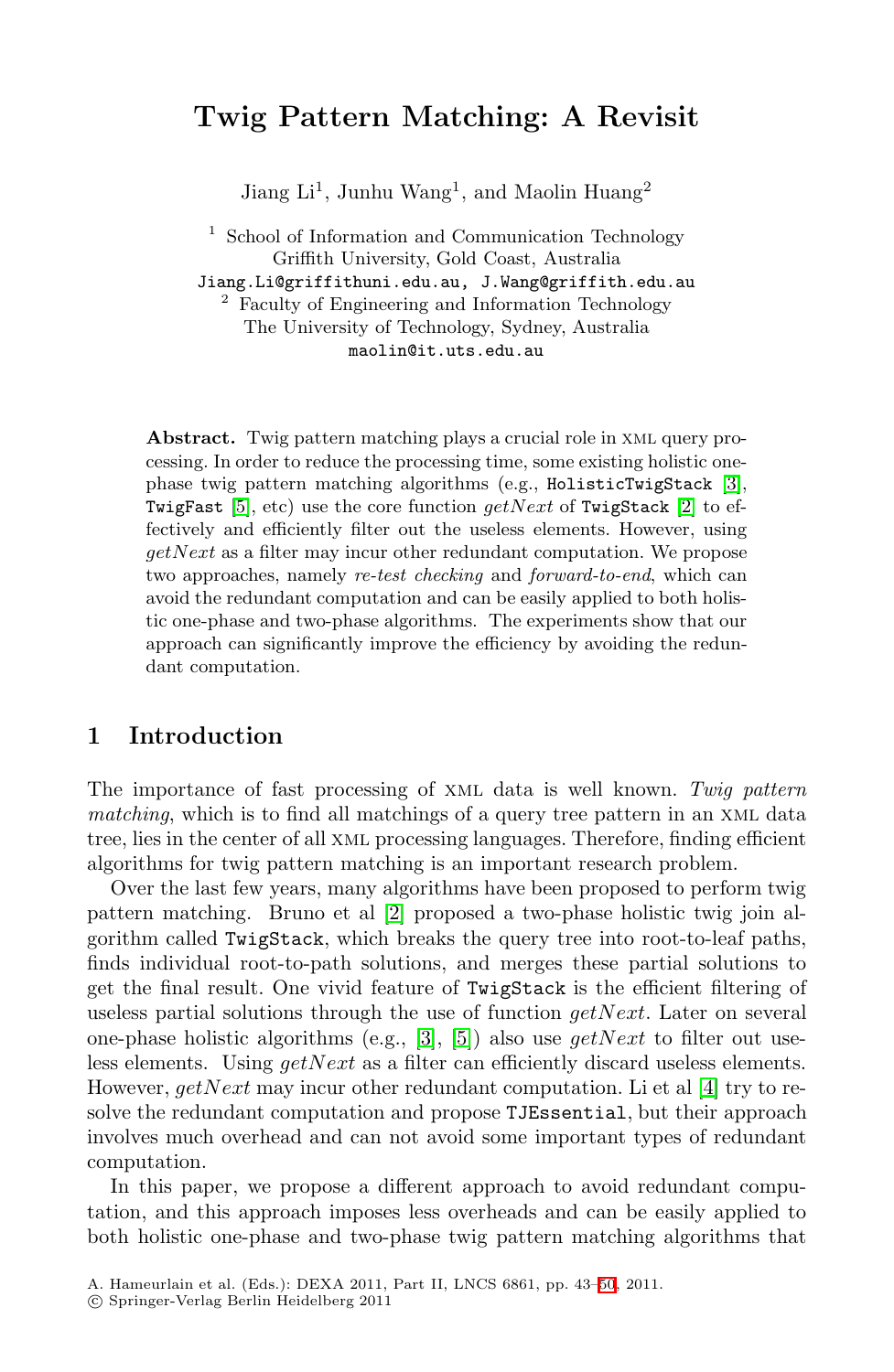

**Fig. 1.** Example data tree *t* and tree pattern *Q*

<span id="page-1-2"></span>are based on TwigStack. We present the algorithms TwigFast\* and TwigStack\* which extend TwigFast and TwigStack respectively by applying our proposed approach.

The rest of the paper is organized as follows. Section [2](#page-1-0) provides background knowledge and recalls the major features of *getNext* and TwigFast. Redundant computation in *getNext* is explained in Section [3.](#page-1-1) Our approach for resolving redundant computation is presented in Section [4.](#page-3-0) The experiment results are reported in Section [5.](#page-5-0) Finally, Section [6](#page-7-5) concludes this paper.

## <span id="page-1-0"></span>**2 Terminology and Notation**

An xml document is modeled as a node-labeled tree, referred to as the *data tree*. A *twig pattern* is also a node-labeled tree, but it has two types of edges: /-edge and //-edges, which represent parent-child and ancestor-descendent relationships respectively. The *twig matching* problem is to find all occurrences of the twig pattern in the data tree. For data trees, we adopt the region coding scheme [\[2\]](#page-7-2). Each node *v* is coded with a tuple of three values: (*v.start*, *v.end*: *v.level*).

Below, we will use *elements* to refer to nodes in a data tree, and *nodes* to refer to nodes in a twig pattern. For each node  $n$ , there is a stream,  $T_n$ , consisting of all elements with the same label as *n* arranged in ascending order of their *start* values. For each stream  $T_n$ , there exists a pointer  $PT_n$  pointing to the current element in  $T_n$ . The function  $Advance(T_n)$  moves the pointer  $PT_n$  to the next element in  $T_n$ . The function  $getElement(T_n)$  retrieves the current element of  $T_n$ . The function  $isEnd(T_n)$  judges whether  $PT_n$  points to the position after the last element in  $T_n$ . In addition, for node *n*, the functions  $isRoot(n)$  (resp.  $isLeaf(n)$ ) checks whether node *n* is the root (resp. leaf), and *parent* $(n)$  (resp.  $children(n)$ ) returns the parent (resp. set of children) of *n*. *ancestors*(*n*) (resp.  $descendants(n)$  returns the set of ancestors (resp. set of descendants) of *n*.

## <span id="page-1-1"></span>**3 Deficiencies in Previous Algorithms**

Many previous twig pattern matching algorithms use *getNext* of TwigStack to filter out useless elements. However, *getNext* may bring other redundant computation. In this section, we explain where the redundant computation comes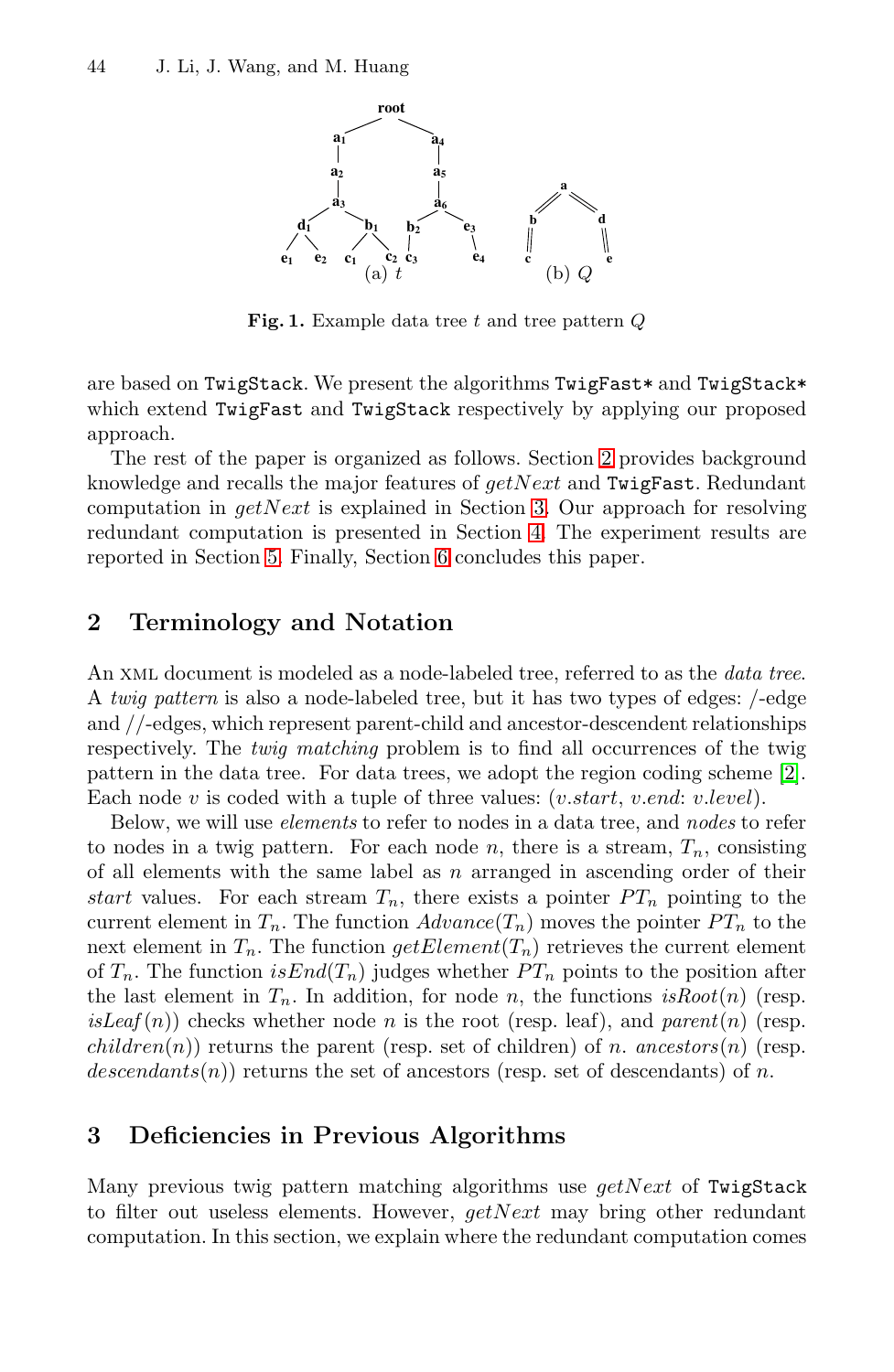<span id="page-2-1"></span>

|                |                    | $\text{Step} \text{getNext}(a) \text{getNext}(b) \text{getNext}(c) \text{getNext}(d) \text{getNext}(e) $ |              |   |             |
|----------------|--------------------|----------------------------------------------------------------------------------------------------------|--------------|---|-------------|
|                | $a(a_1)$           |                                                                                                          | $\mathbf c$  |   | e           |
| $\overline{2}$ | a(a <sub>2</sub> ) | b                                                                                                        | $\mathbf{C}$ | d | e           |
| 3              | $a(a_3)$           | b                                                                                                        | $\mathbf{C}$ | d | e           |
| 4              | $d(d_1)$           | b                                                                                                        | $\mathbf{C}$ | d | $\mathbf e$ |
| 5              | $e(e_1)$           | b                                                                                                        | $\mathbf{C}$ | e | e           |
| 6              | e<br>$e_2$         | b                                                                                                        | $\mathbf{C}$ | e | e           |
|                | $e(e_3)$           | b                                                                                                        | $\mathbf{C}$ | e | e           |
| 8              | $e(e_4)$           | b                                                                                                        | $\mathbf{C}$ | e | e           |
| 9              | $b(b_1)$           | b                                                                                                        | $\mathbf{C}$ | d | $\mathbf e$ |
| 10             | $c(c_1$            | $\mathbf{C}$                                                                                             | $\mathbf c$  |   |             |
| 11             | $c_2$<br>C (       | c                                                                                                        | c            |   |             |
| 12             | $(b_2)$<br>h       | b                                                                                                        | $\mathbf c$  | d | e           |
| 13             | $c_3$<br>C (       | $\mathbf c$                                                                                              | $\mathbf c$  |   |             |

**Table 1.** Example of redundant calls of *getNext*

from. For ease of understanding, we use the query and data tree in Fig. [1](#page-1-2) to exemplify the redundant computation of  $qetNext$ . We present each step<sup>[1](#page-2-0)</sup> of calling *getNext* over the root of the query tree (i.e., *a*) in Table [1.](#page-2-1)

Basically, the redundant computation mainly comes from the following *redundant test* and *late end*.

**Redundant test.** *redundant test* is making redundant calls of *getNext* over some nodes in the query tree. The current elements of these nodes did not change in the previous step. Consider the data tree *t* and query *Q* in Fig. [1.](#page-1-2)  $a_1$ - $a_3$  are self-nested nodes. After we found  $a_1$  has a solution extension in step 1, it is unnecessary to call *getNext* over the query trees rooted at the nodes *b* and *d* when testing whether *a*<sup>2</sup> has a solution extension. This is mainly because the current elements of the nodes *b*, *c*, *d* and *e* do not change during and after step 1. This also happens on *a*<sup>3</sup> when checking if *a*<sup>3</sup> has a solution extension. Therefore, the calls of  $getNext$  over the nodes  $b, c, d$  and  $e$  in step 2-3 are redundant, and they are grayed in Table [1.](#page-2-1) For the similar reason, it is unnecessary to call *getNext* over the nodes *b*, *c*, *d* and *e* in step 4. This also happens in step 9 and 12, and the calls of *getNext* over *d* and *e* are redundant. Furthermore, during step 5-7, the calls of *getNext* over the subtree rooted at node *b* are redundant.

Late end. *late end* is wasting time on the elements that will not contribute to any solutions when some cursors of the streams reach ends. Suppose there are no elements to be processed in the stream of node *q*, it is possible to skip all the rest of the elements in the streams of nodes *ancestors*(*q*) and *descendants*(*q*). This can avoid some calls of *getNext* and the time spent on scanning the elements in some streams. For the example above, when there are no elements left in the stream  $T_d$  after step 4, we can directly set  $PT_a$  to the end because the remaining elements in stream  $T_a$  will not contribute to any solutions. Then, when we found the rest of the elements in the streams of  $descendant(q)$  will not contribute any solutions, we can set the *PT* pointers of these streams to the ends. In Table [1,](#page-2-1) calls of *getNext* in step 8 and 13 are redundant and can be pruned.

<span id="page-2-0"></span><sup>1</sup> In this paper, a step is a call of *getNext* over the root of a query tree including the recursive calls.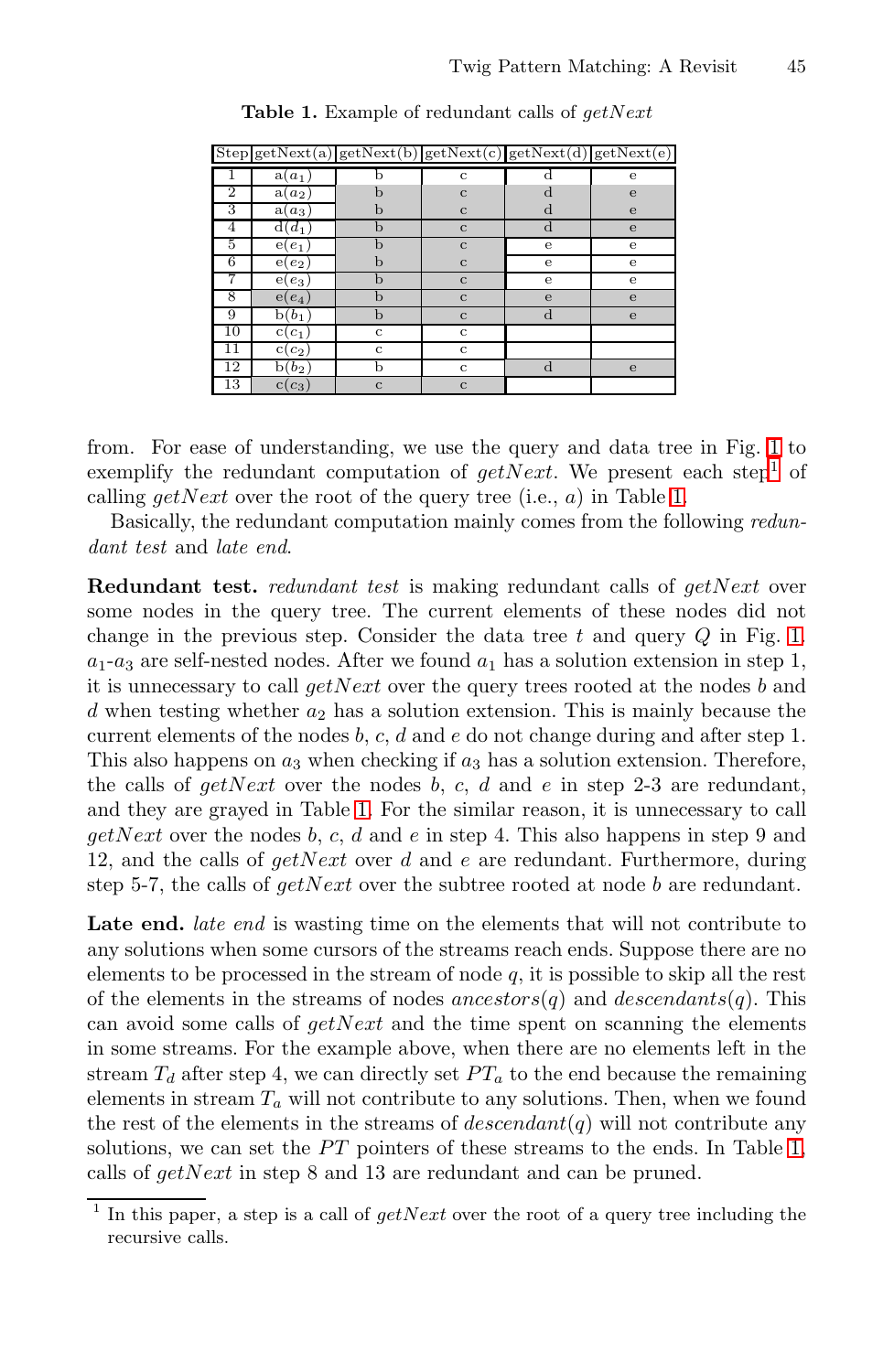### **Algorithm 1.**  $\text{getNext}^*(q)$

```
1: if isLeaf(q) then<br>2: i return q2: return q
 3: for q_i \in children(q) do<br>4: if q_i \text{.} retest = true t.
 4: if q_iretest = true then<br>5: n_i = getNext^*(q_i)5: n_i = getNext^*(q_i)<br>6: if n_i \neq q_i then
 6: if n_i \neq q_i then<br>7: a_i \text{.} retest = t7: q_i \text{.} retest = true<br>8: q_i \text{.} retens n_i8: return ni
9: n_{min} = min \ arg_{q_i \in children(q)} \ nextL(T_{q_i})10: n_{max} = max \ arg_{q_i \in children(q)} \ nextL(T_{q_i})11: while (next{R}(T_q) < nextL(T_{n_{max}})) do
12: Advance(T_q)13: if nextL(T_q) < nextL(T_{n_{min}}) then<br>14: a_{\text{xretest}} = false14: q.retest = false
           15: return q
16: else
17: n_{min}.retest = true<br>18: r_{return} n_{min}18: return nmin
```
## <span id="page-3-0"></span>**4 Approach for Avoiding Redundant Computation**

#### **4.1 Re-test Checking**

Our solution for *redundant test* is called *re-test checking* and is mainly based on the following observation:

**Observation.** *getNext*(*n*) is used for testing whether a solution extension can be found for the current element of node *n*. Suppose *getNext* has been called over the node *n* before. If the current element of any node in the query tree rooted at *n* changes, it is necessary to call  $getNext(n)$  again for re-testing. Otherwise, *getNext*(*n*) does not need to be called.

We introduce an extra value *retest* for each query node to record whether *getNext* need to be called on this node in the next step. The initial value of *retest* is *true*, and this value is dynamic during computation. The new version of *getNext* is presented in Algorithm [1.](#page-3-1)

*getNext*\* has the following properties: (1) Given a query rooted at *Q*, *getNext*\* is only called over the nodes whose value of *retest* is *true*, including the nodes that have not been tested by *getNext*\* before and the nodes have been tested by *getNext*\* but need to be tested again. (2) Suppose *getNext*\* has been called over each node at least once. If  $getNext^*(Q)$  returns a node *n* in a step,  $getNext^*$  will only be called over the nodes on the path from *Q* to *n* in the next step. The number of times *getNext*\* is called will be bounded by the maximal depth of the query tree in the following steps.

With the properties above, the number of times *getNext*\* is called can be significantly reduced, particularly when the query tree has many branches.

#### **4.2 Forward-to-End**

When the pointer  $PT_n$  of the stream  $T_n$  reaches the end, the rest of the elements in the streams of *n*'s ancestors and descendants may become useless. Therefore,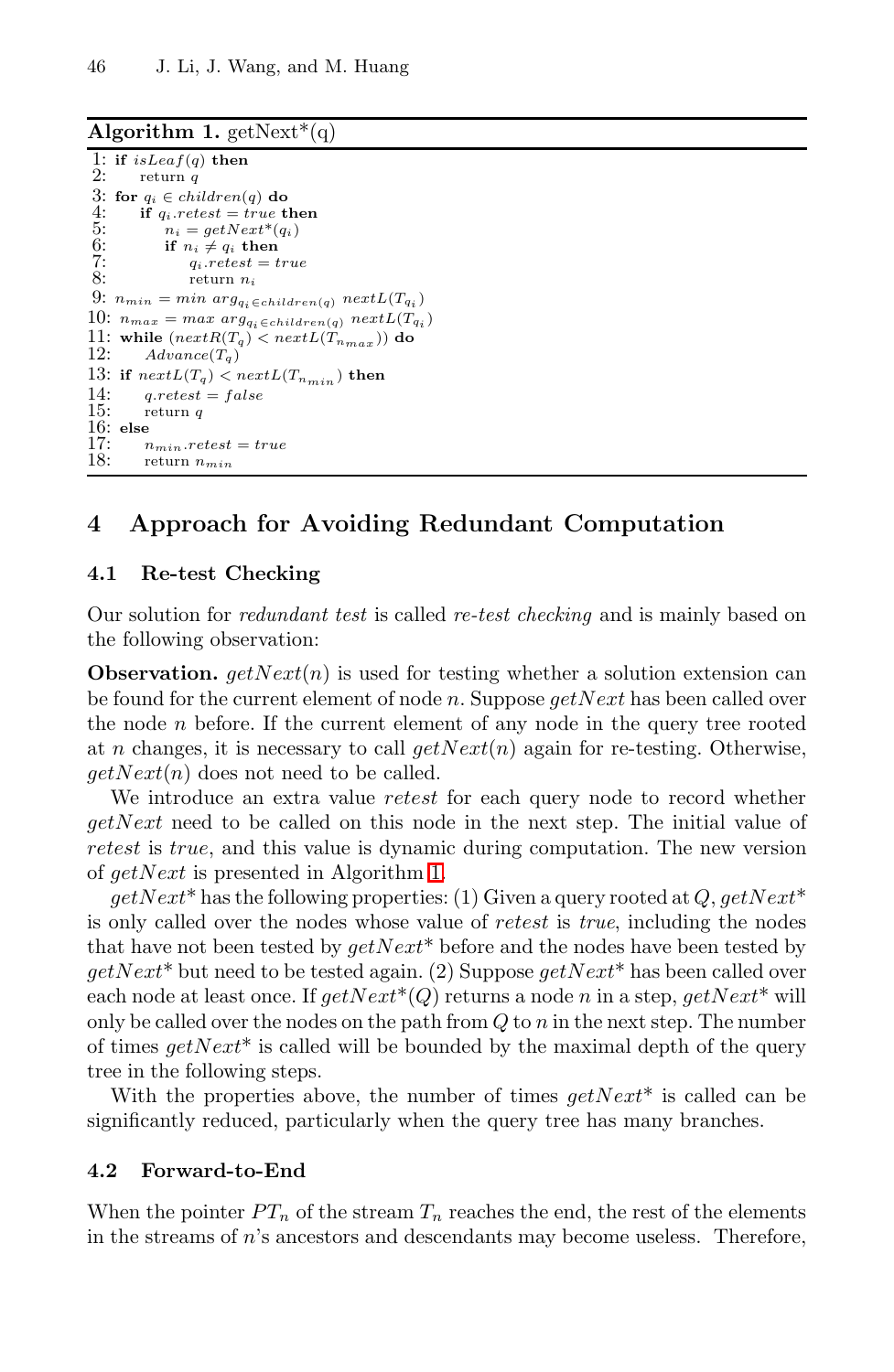#### **Algorithm 2.** Forward-to-end

<span id="page-4-0"></span>

| 2:<br>3: | 1: procedure $FORWARDANSTOEND(n)$<br>for each $p$ in ancestors $(n)$ do<br>$ForwardtoEnd(T_n)$ |
|----------|------------------------------------------------------------------------------------------------|
| 5:       | 4: procedure FORWARDDESTOEND $(n)$<br>for each d in descendants(n) do                          |

6:  $ForwardtoEnd(T_d)$ 

#### **Algorithm 3.** TwigFast\*(Q)

<span id="page-4-1"></span>

|            | 1: initialize the list $L_{n_i}$ as empty, and set $n_i$ tail $i = 0$ , for all $n_i \in Nodes(Q)$ ; |
|------------|------------------------------------------------------------------------------------------------------|
|            | 2: while $\neg end(Q)$ do                                                                            |
| 3:         | $n_{act} = qetNext^*(root(Q))$                                                                       |
| 4:         | $v_{act} = getElement(n_{act})$                                                                      |
| 5:         | if $\neg isRoot(n_{act})$ then                                                                       |
| 6:         | $SetEndPoints(parent(n_{act}), v_{act}.start)$                                                       |
| 7:         | if $isRoot(n_{act}) \vee parent(n_{act}).tail \neq 0$ then                                           |
| 8:         | if $\neg$ <i>isLeaf(n<sub>act</sub>)</i> then                                                        |
| 9:         | $SetEndPoints(n_{act}, v_{act}.start)$                                                               |
| 10:        | for $n_k \in children(n_{act})$ do                                                                   |
| 11:        | $v_{act}.start_{n_k} = length(L_{n_k}) + 1$                                                          |
| 12:        | $v_{act}.cances for = n_{act}.tail$                                                                  |
| 13:        | $n_{act}.tail = length(L_{n_{act}}) + 1$                                                             |
| 14:        | append $v_{act}$ into list $L_{n_{act}}$                                                             |
| <b>15:</b> | else if $isEnd(T_{parent(n_{act})) = true$ then                                                      |
| 16:        | $ForwardDestoEnd(parent(n_{act}))$                                                                   |
| 17:        | $Advance(T_{n_{act}})$                                                                               |
| 18:        | if $isEnd(T_{next}) = true$ then                                                                     |
| 19:        | $ForwardAnstoEnd(n_{act})$                                                                           |
| 20:        | $SetRestEndPoints(Q,\infty)$                                                                         |
|            |                                                                                                      |

we need to find a solution to skip these useless elements. In our approach *forward-to-end*, we select two time points for skipping. Consider a query tree rooted at *Q*. Suppose  $\text{getNext}(Q)$  returns node *n* in a step, and  $PT_n$  reaches the end after calling  $Advance(T_n)$ . The two time points for skipping the rest of the elements in the streams of *n*'s ancestors and descendants are as follows:

**Time point 1.** We immediately skip the rest of the elements in the streams of *n*'s ancestors after calling  $Advance(T_n)$  because we can not find any solution extension for them in the following steps.

**Time point 2.** We *can not* immediately skip the rest of the elements in the streams of *n*'s descendants after calling  $Advance(T_n)$  because they are still potential elements that may contribute to final solutions. We have to wait until there are no elements in the stack  $S_n$  for the two-phase algorithms that use stacks for storing intermediate results and all the end positions in the list *L<sup>n</sup>* have been set for the one-phase algorithms that use lists for storing final results.

The pseudocode of skipping the rest of the elements in the streams of the node *n* and *n*'s ancestors and descendants is shown in Algorithm [2.](#page-4-0)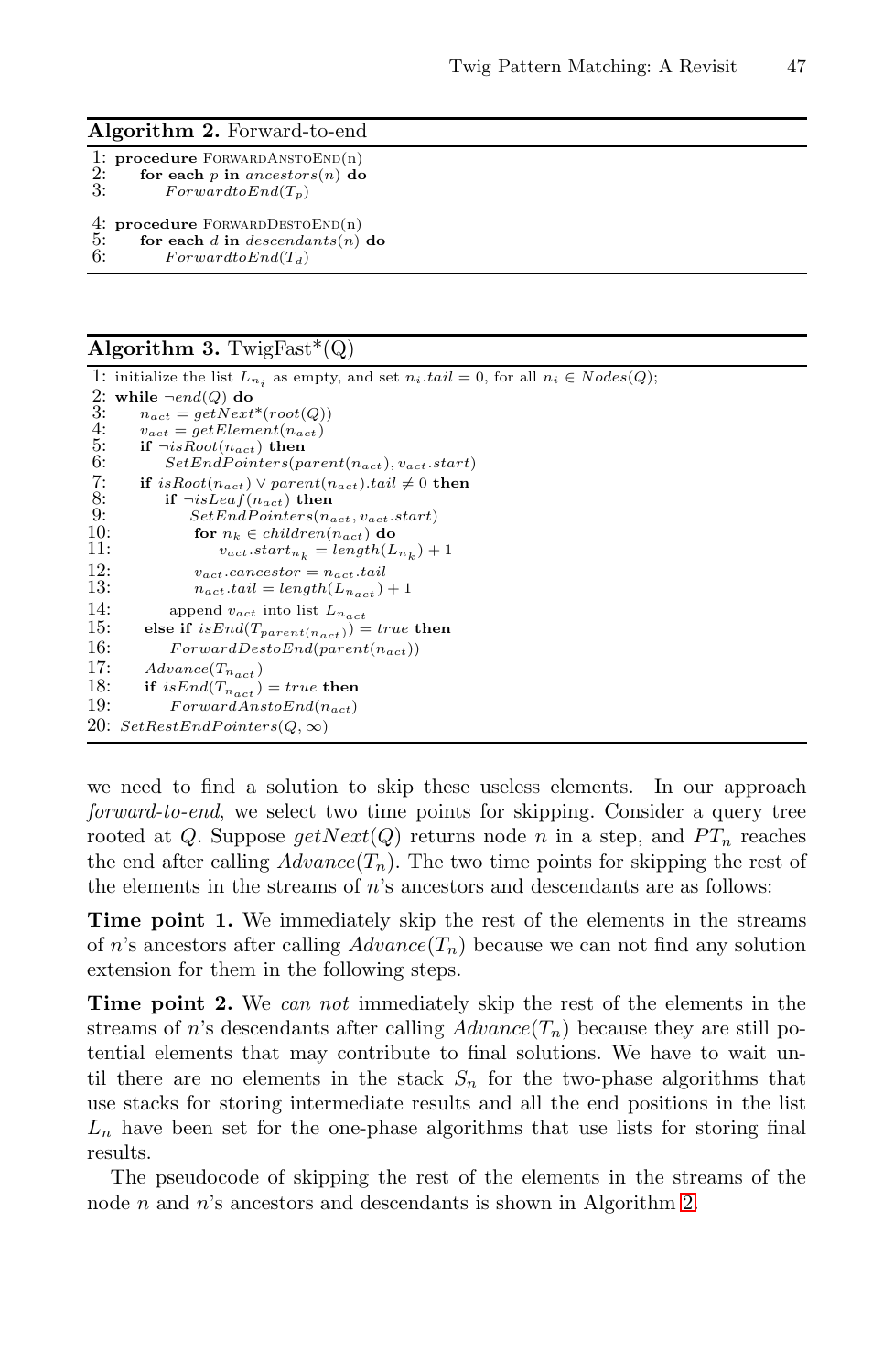### **Algorithm 4.** TwigStack\* $(Q)$

<span id="page-5-1"></span>

|     | 1: while $\neg end(Q)$ do                                                                |
|-----|------------------------------------------------------------------------------------------|
| 2:  | $n_{act} = qetNext^*(root(Q))$                                                           |
| 3:  | $v_{act} = getElement(n_{act})$                                                          |
| 4:  | if $\neg isRoot(n_{act})$ then                                                           |
| 5:  | $ClearStack(parent(n_{act}), v_{act}.start)$                                             |
| 6:  | if $isRoot(n_{act}) \vee \neg empty(S_{parent(n_{act})})$ then                           |
| 7:  | $ClearStack(n_{act}, v_{act}.start)$                                                     |
| 8:  | $MoveStream to Stack(T_{qact}, S_{qact}, \text{ pointer to } top(S_{parent(S_{qact}))})$ |
| 9:  | if $\neg$ <i>isLeaf(n<sub>act</sub>)</i> then                                            |
| 10: | $ShowSolutions with Blocking(S_{n_{act}}, 1)$                                            |
| 11: | $Pop(S_{n_{act}})$                                                                       |
| 12: | else if $isEnd(T_{parent(n_{act})) = true$ then                                          |
| 13: | $ForwardDestoEnd(parent(n_{act}))$                                                       |
| 14: | $Advance(T_{n_{act}})$                                                                   |
| 15: | if $isEnd(T_{n_{act}}) = true$ then                                                      |
| 16: | $ForwardAnstoEnd(n_{act})$                                                               |
|     | 17: mergeAllPathSolutions()                                                              |



**Fig. 2.** Processing time of queries with different characteristics

### <span id="page-5-2"></span>**4.3** TwigFast\* **and** TwigStack\*

Algorithm [3](#page-4-1) and [4](#page-5-1) extend the algorithm TwigFast and TwigStack respectively by applying re-test checking and forward-to-end.

## <span id="page-5-0"></span>**5 Experiments**

In this section, we present the experiment results on the performance of TwigFast\* against TwigFast [\[5\]](#page-7-1) and TwigStack\* against TwigStack [\[2\]](#page-7-2) and TJEssential [\[4\]](#page-7-3), with both real-world and synthetic data sets. The algorithms are evaluated with the metrics of processing time. We selected the queries with different characteristics for more accurate evaluation.

We implemented TwigFast\*, TwigFast, TwigStack\*, TwigStack and TJEssential in C++. All the experiments were performed on 1.7GHz Intel Pentium M processor with 1G RAM. The operating system is Windows 7. We used the following three data sets for evaluation: TreeBank [\[1\]](#page-7-6), DBLP [\[1\]](#page-7-6) and XMark [\[6\]](#page-7-7). The queries for evaluation are listed in Table [2,](#page-6-0) which contain '//' and '/' edges.

**Performance of answering the queries with different characteristics.**In order to make the experiments more objective, we selected the queries with differ-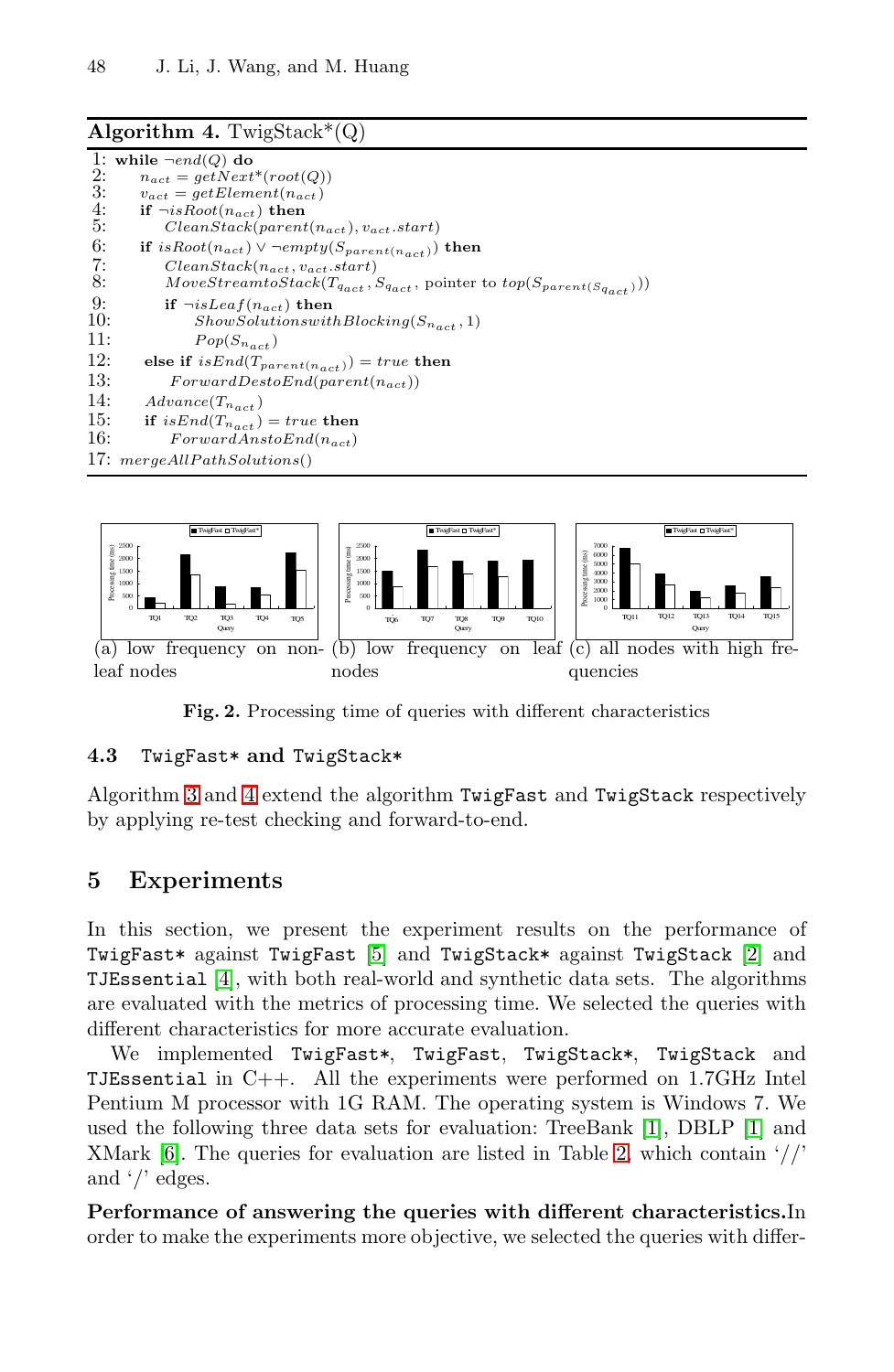<span id="page-6-0"></span>

| Data set          |     | Query XPath expression                                                   |
|-------------------|-----|--------------------------------------------------------------------------|
| TreeBank TQ1      |     | $1/\mathrm{V}/\mathrm{S}$                                                |
| TreeBank TQ2      |     | 'ADV[/S][/PP]//NP                                                        |
| TreeBank TQ3      |     | 'A//S//VP<br>$\frac{1}{2}$                                               |
| TreeBank TQ4      |     | //ADJ//NN]/DT                                                            |
| TreeBank TQ5      |     | //VP  //NP //S<br>VP.<br>'ADV                                            |
| TreeBank TQ6      |     | 'S[/NP]//CONJ                                                            |
| TreeBank TQ7      |     | 'NP[//NP][//PP]//_NL_                                                    |
| $TreeBank$ $TQ8$  |     | 'S[/VP/NP]//_HASH_                                                       |
| TreeBank TQ9      |     | 'S[/ADV][//PP]/NP                                                        |
| TreeBank TQ10     |     | //FILE<br>'PP<br>VР<br>'NΡ                                               |
| TreeBank TQ11     |     | [//S[//PP]/VP]//NN<br>VPI<br>/NP<br>/NP /                                |
| TreeBank TQ12     |     | 'PPl/NPl<br>VBN<br>'NP.<br>'S[/<br>VP<br>'NN                             |
| TreeBank TQ13     |     | 'S / /<br>VP // PP!/<br>$\overline{\text{V}}\text{BN}$<br>/IN<br>'NP / / |
| $TreeBank$ $TQ14$ |     | //S//VP//PP[//NN][//NP[//CD]//VBN]//IN                                   |
| TreeBank   TQ15   |     | 'SI7<br>//PP//JJJ//VBNJ//PP//NP// NONE<br>VP // PP // NP<br>/SI          |
| TreeBank TQ16     |     | //S/VP/NP[//VP/NP//ADJ][//NP[//PP//VBN]//DT]<br>/NN                      |
| TreeBank TQ17     |     | //S[/VP/NP[//ADV]//VBN]//VP                                              |
| TreeBank TQ18     |     | 'SL<br>VP//NP//JJ]//NP/PP//ADJ                                           |
| TreeBank TQ19     |     | //S[/VP[//NP//JJ]/PP//NN]//V                                             |
| TreeBank TQ20     |     | 'S[/VP[//NN][//PP]//A]//ADJ                                              |
| <b>DBLP</b>       | DQ1 | dblp/inproceedings[/title]/author                                        |
| <b>DBLP</b>       | DQ2 | 'dblp/article[/author][//title]//year                                    |
| <b>DBLP</b>       | DQ3 | dblp//inproceedings[//cite][//title]/<br>/author                         |
| DBLP              | DQ4 | //dblp//article[//author][//title][//url][//ee]//year                    |
| DBLP              | DQ5 | article[//volume][//cite]//journal                                       |
| XMark             | XQ1 | 'item[/location]/description//keyword                                    |
| XMark             | XQ2 | people//person[//address/zipcode]/profile/education                      |
| <b>XMark</b>      | XQ3 | item[/location][//mailbox/mail//emph]//description//keyword              |
| XMark             | XQ4 | people//person(//address//zipcode)(//id///profile(//age)//education      |
| XMark             | XQ5 | open_auction[//annotation//parlist]//bidder//increase                    |

**Table 2.** Queries over TreeBank, DBLP and XMark

ent characteristics over the TreeBank dataset. For the queries TQ1-TQ5, there is at least one non-leaf node with low frequency in each query. On the contrary, the nodes with low frequencies appear on leaf nodes in the queries TQ6-TQ10. For the queries TQ11-TQ15, all the nodes have high frequencies. We compare TwigFast\* with TwigFast on these three types of queries. The results are shown in Fig. [2.](#page-5-2) As shown in this figure, TwigFast\* achieves better performance than TwigFast on all these three types of queries, and is more than 30% faster than TwigFast on most queries. The better performance of TwigFast\* on the queries TQ1-TQ10 suggests that the *forward to end* approach can avoid the redundant computation brought by *late end*. On the other hand, TwigFast\* achieves better performance than TwigFast on the queries TQ11-TQ15 mainly because *re-test checking* approach avoids a large amount of unnecessary calls of *getNext*.

**Performance of answering the queries over different datasets.** We first compare TwigFast\* with TwigFast over the datasets TreeBank, DBLP and XMark. The queries TQ16-TQ20 over TreeBank dataset mix different characteristics we mentioned above. The results are shown in Fig. [3.](#page-7-8) As shown in this figure, TwigFast\* has better efficiency than TwigFast on all of the queries over the three datasets. Then we compare TwigStack\* with TwigStack and TJEssential over the datasets TreeBank, DBLP and XMark. The results are shown in Fig. [4.](#page-7-9)